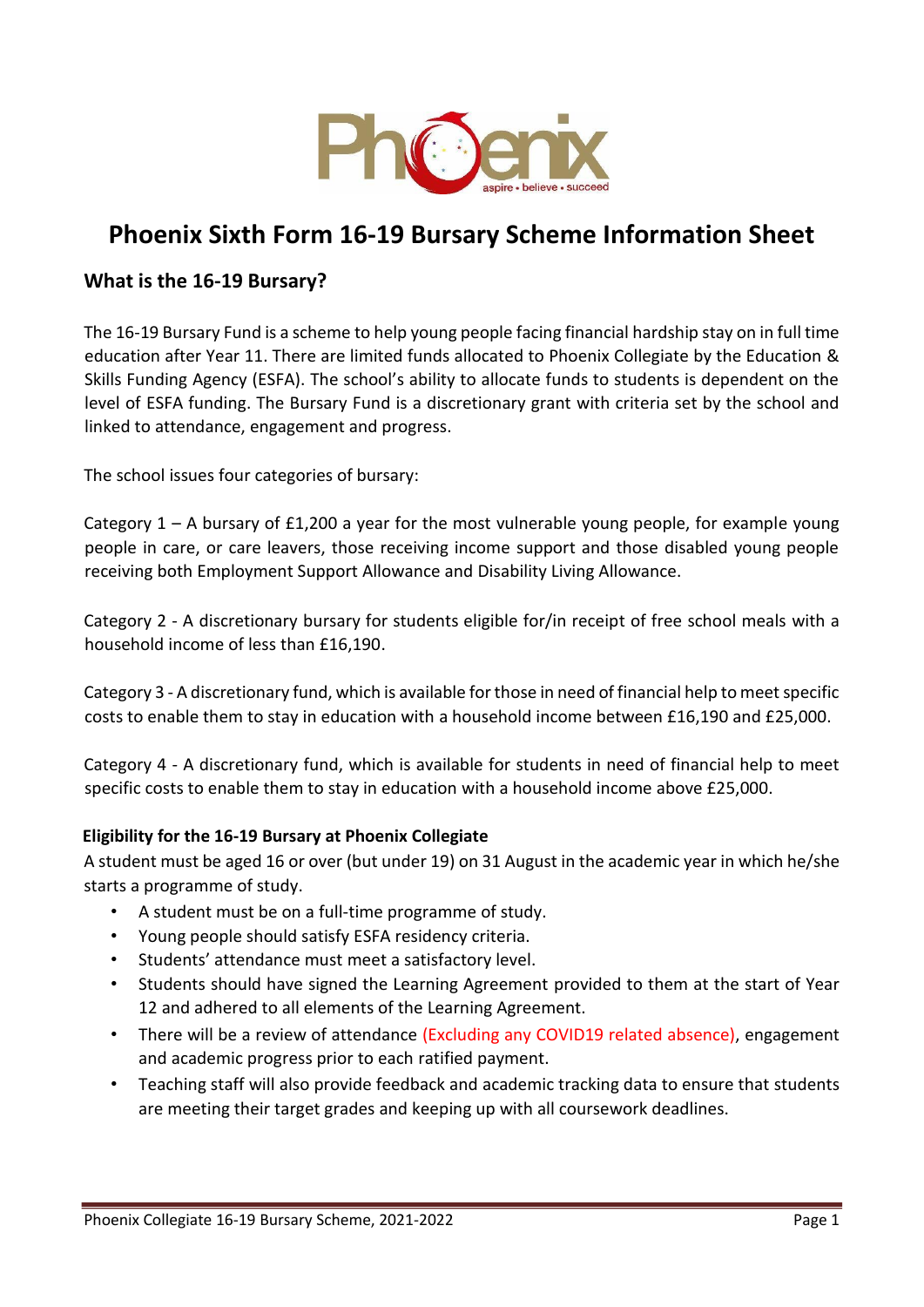## **Categories of Eligibility**

There are four categories determining eligibility for financial assistance.

## **Category One – Vulnerable bursary**

A bursary of £1,200 a year for the most vulnerable students:

- in care
- care leavers
- receiving Income Support (IS), or Universal Credit (UC) because they are financially supporting themselves or financially supporting themselves and someone who is dependent on them and living with them such as a child or partner
- receiving Disability Living Allowance (DLA) or Personal Independence Payments (PIP) in their own right as well as Employment and Support Allowance (ESA) or UC in their own right

Students applying for this level of support will need to provide written evidence e.g. a letter confirming entitlement to benefits, written confirmation of current or previous looked after status from the local authority looking after them or providing leaving care services, etc.

Payments are made in weekly instalments.

#### **Category Two – Discretionary Bursary**

A bursary to be paid in instalments to students eligible for/in receipt of free school meals.

To qualify free school meals, students should reside in a household where their parents/carers are:

In receipt of Income Support, Income Based Job Seekers Allowance, Income Related Employment and Support Allowance and Child Tax Credit for those on an income not exceeding £16,190 and **not in receipt of Working Tax Credits**.

Students applying for this level of support will need to provide written evidence e.g. letter confirming entitlement to benefits, tax credits award notice, P60, evidence of self-employment income etc.

Applications should state how the funding will be used by the student to clearly support specific educational purposes e.g. books for courses, trips, equipment, travel expenses for university open days etc.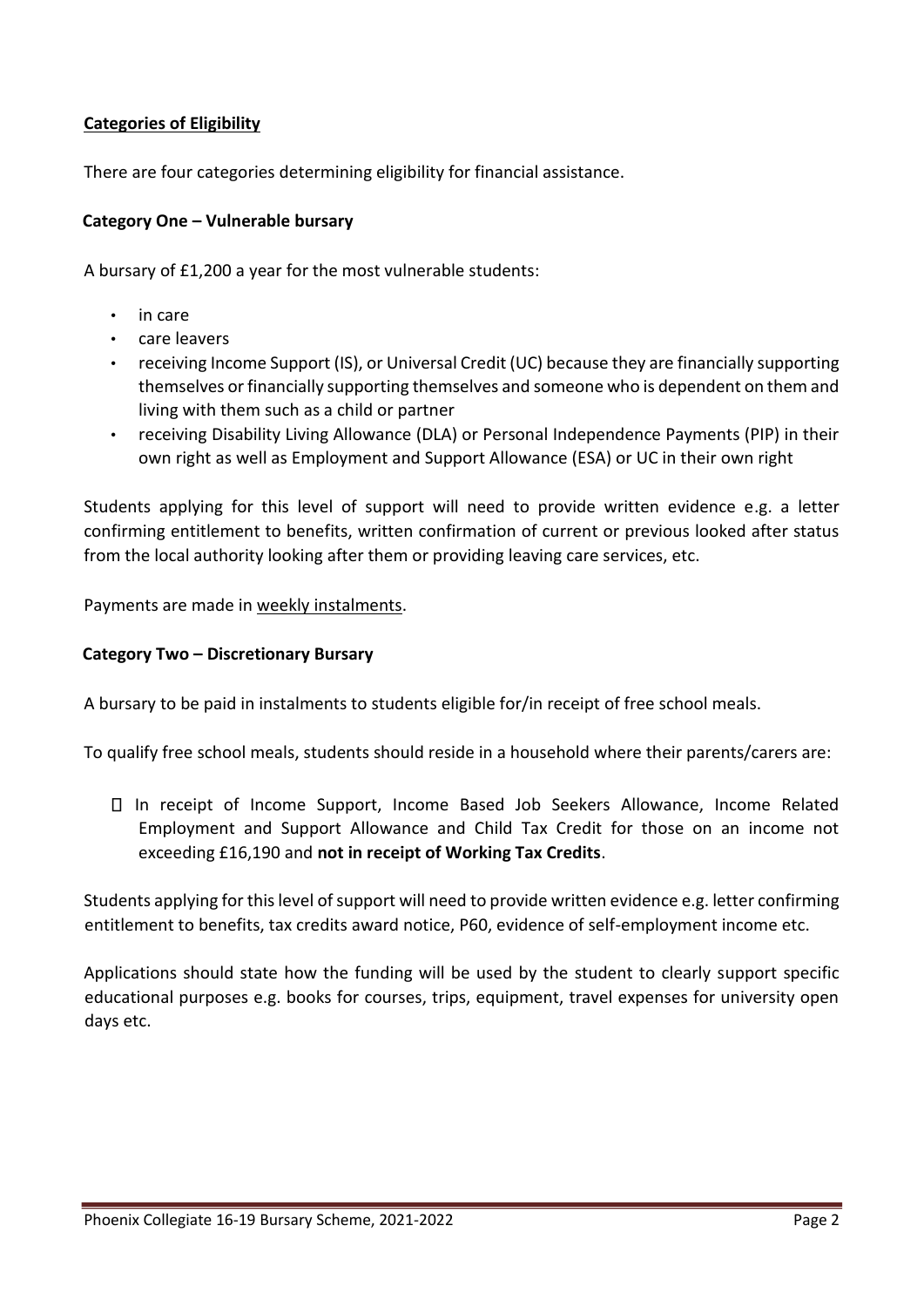## **Category Three**

Students can apply for this grant to fund particular needs. All applications for Category 3 will be assessed individually. This category applies to students whose financial situation limits their ability to engage in education with a household income of between £16,190 and £25,000.

Once granted students will be entitled to a bursary to help with the following:

- Transport to and from school;
- Books/equipment/materials/specialist clothing;
- Field trips and visits related to courses;
- Exam retakes/UCAS fees;
- Travel expenses for Higher Educational visits.

Applications should state how the funding will be used by the student to clearly support specific educational purposes e.g. books for courses, trips, equipment, travel expenses for university open days etc.

Students applying for this level of support will need to provide written evidence e.g. letter confirming entitlement to benefits, tax credits award notice, P60, evidence of self-employment income etc.

## **Category Four**

Students can apply for this grant to fund particular needs. All applications for Category four will be assessed individually. This category applies to students whose financial situation limits their ability to engage in education with a household income above £25,000.

Once granted they will be entitled to a bursary to help with the following:

- Transport to and from school;
- Books/equipment/materials/specialist clothing;
- Field trips and visits related to courses;
- Exam retakes/UCAS fees;
- Travel expenses for Higher Educational visits.

Applications should state how the funding will be used by the student to clearly support specific educational purposes e.g. books for courses, trips, equipment, travel expenses for university open days etc.

Students applying for this level of support will need to provide written evidence e.g. letter confirming entitlement to benefits, tax credits award notice, P60, evidence of self-employment income etc.

Allocations will be made until the funding from the ESFA has been fully utilised.